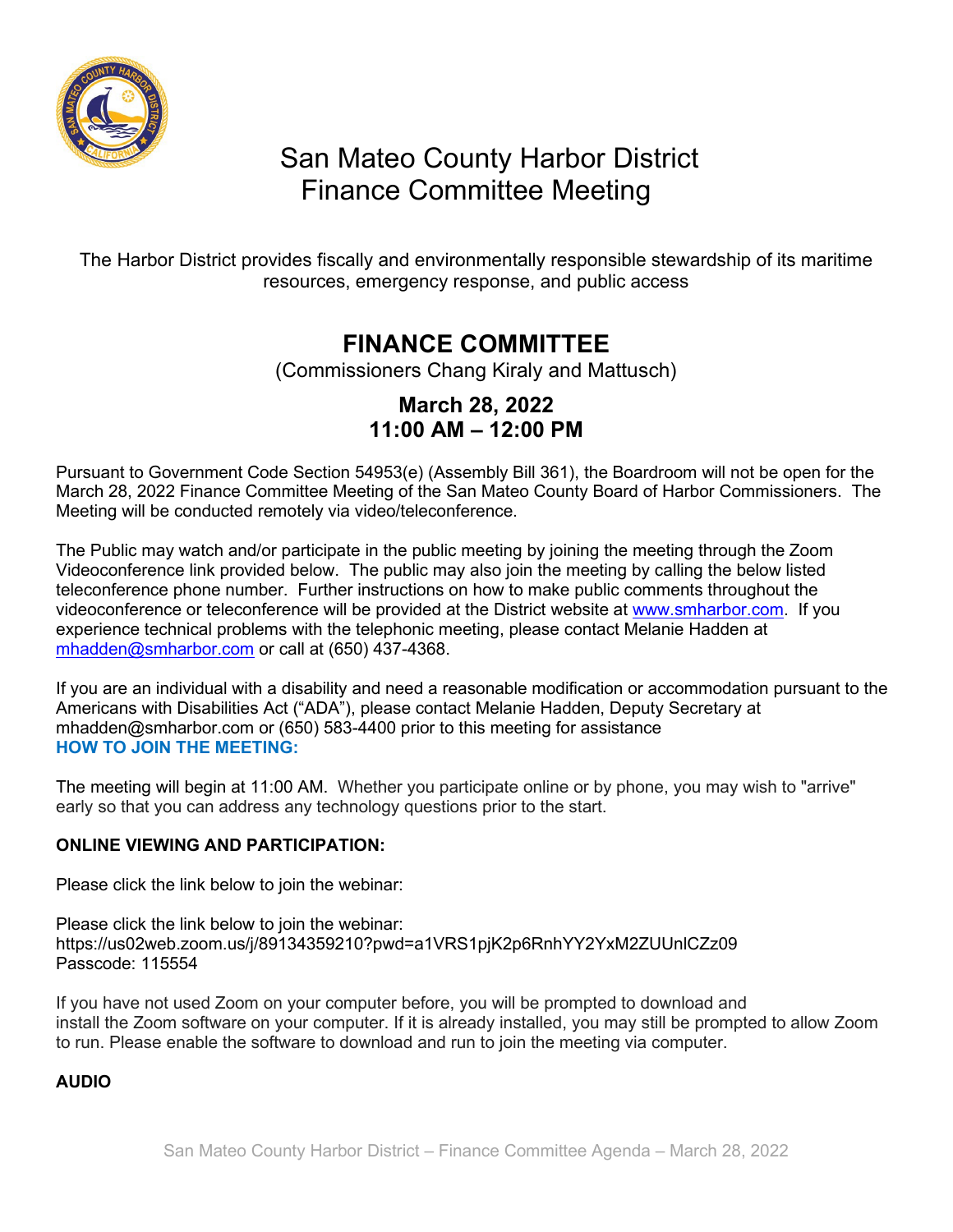- BY COMPUTER AUDIO: When joining via the Zoom app, you will automatically be joined in via computer audio. You may be prompted to confirm that you wish to join via computer audio.
	- $\circ$  Please ensure your computers speakers are enabled and sound is switched on.
- BY PHONE: If you are unable to join via computer, or do not have speakers or a microphone on your computer, you can dial in for audio. You may call any one of the meeting numbers below and enter the meeting ID and password when prompted.
	- +1 669 900 6833 (San Jose) +1 253 215 8782 (Tacoma) +1 346 248 7799 (Houston) +1 312 626 6799 (Chicago) +1 929 205 6099 (New York) +1 301 715 8592 (Germantown) +1 877 853 5257 (Toll Free) +1 888 475 4499 (Toll Free)

Webinar ID: 891 3435 9210 Passcode: 115554

#### **HOW TO MAKE A PUBLIC COMMENT OR ASK A QUESTION:**

If you would like to speak during the public comment portion of the meeting, you have the following options:

- **ONLINE:** Raise your hand in the meeting controls at the bottom of your screen.
- **PHONE**: Press \*9 to raise your hand to request to be unmuted to make comments.

**Note:** Please request to speak using the method from which you prefer to comment. For example, if you are joining via computer (for viewing) *and* phone (for audio/commenting), please raise your hand by dialing \*9 on the phone if you wish to use your phone to speak. If you wish to use your computer, please raise hand using the meeting controls at the bottom of your screen.